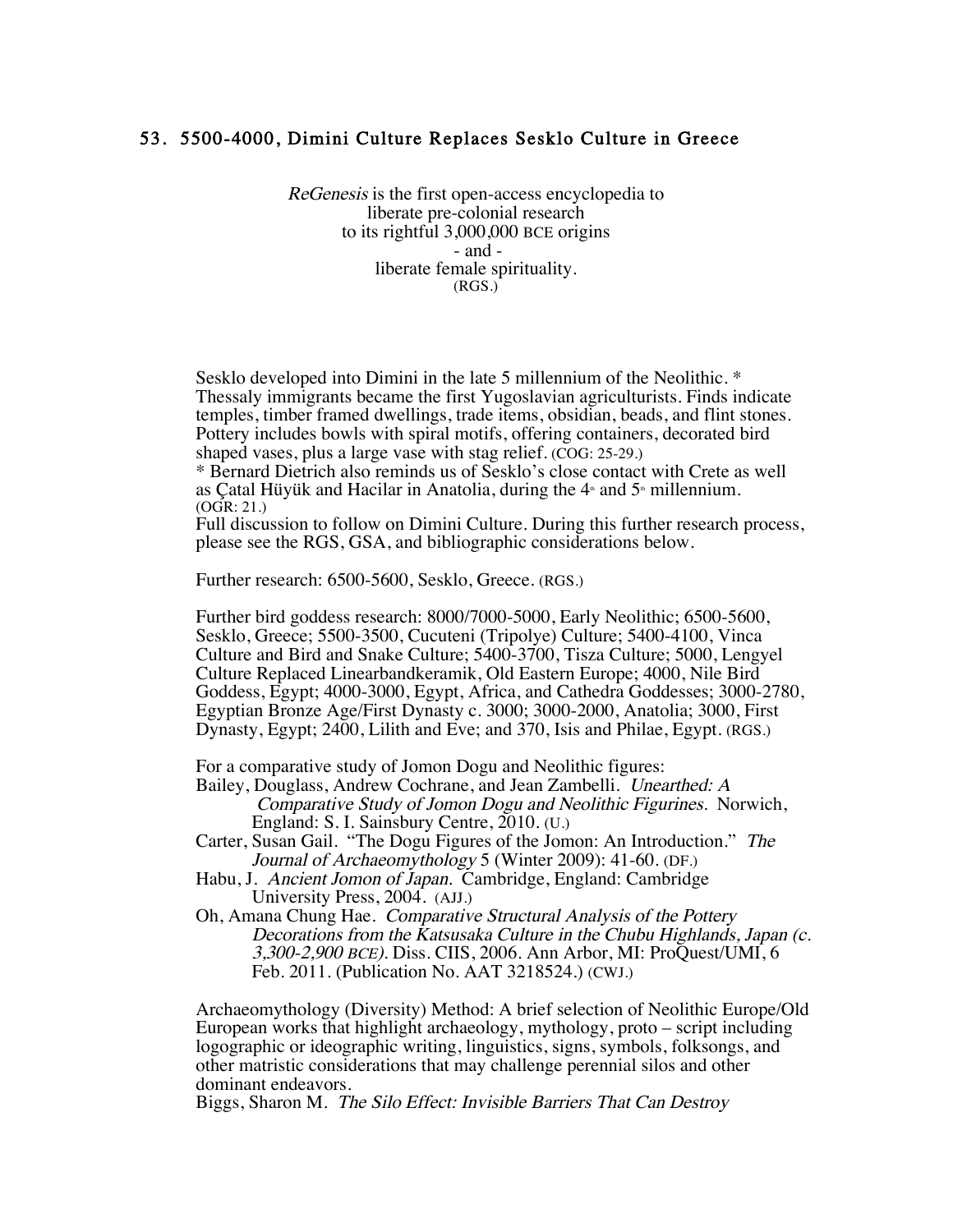Organizational Teams. San Bernardino, CA: no pub., 2014. (TSE.)

- Cavalli-Sforza, Luigi Luca, and Francesco Cavalli-Sforza. The Great Human Diasporas: The History of Diversity and Evolution. New York, NY: Helix Books, 1995. (GHD.)
- Cavalli-Sforza, Luigi Luca. "Genetic Evidence Supporting Marija Gimbutas' Work on the Origin of Indo-European People." From the Realm of the Ancestors: An Anthology in Honor of Marija Gimbutas. Ed. Joan Marler. Manchester, CT: Knowledge, Ideas and Trends, Inc., 1997. 93-101. (GE.)
- Eisler, Riane Tennenhaus. The Chalice and the Blade: Our History, Our Future. San Francisco: Harper and Row, 1987. (CB.)
- \_\_\_\_\_. "Rediscovering Our Past, Reclaiming Our Future: Toward a New Paradigm for History." From the Realm of the Ancestors: An Anthology in Honor of Marija Gimbutas. Ed. Joan Marler. Manchester, CT: Knowledge, Ideas and Trends, Inc., 1997. 335-349. (ROP.)
- \_\_\_\_\_. "The Battle Over Human Possibilities: Women Men, and Culture Transformation." Societies of Peace: Matriarchies Past, Present and Future: Selected Papers, First World Congress on Matriarchal Studies, 2003, Second World Congress on Matriarchal Studies, 2005. Ed. Göttner-Abendroth, Heide. Toronto, Canada: Inanna Publications, 2009. 269- 282.(BOH.)
- Gimbutas, Marija Alseikaite. The Language of the Goddess. San Francisco, CA: Harper San Francisco, 1989. (LOG.)
	- \_\_\_\_\_. The Civilization of the Goddess: The World of Europe. San Francisco, CA: Harper, 1991. 43, 47-49. (COG.)
- \_\_\_\_\_. "Three Waves of the Kurgan People into Old Europe, 4500-2500 B.C." Eds. Miriam Robbins Dexter, and Karlene Jones-Bley. Journal of Indo-European Studies Monograph No. 18 (1997): 240-268. (TWKP.)
- Haarmann, Harald. Early Civilization and Literacy in Europe: An Inquiry into Cultural Continuity in the Mediterranean World. New York, NY: Mouton de Gruyter, 1996. (ECLE.)
- \_\_\_\_\_. Ancient Knowledge, Ancient Know-How, Ancient Reasoning: Culture Memory in Transition, from Prehistory to Classical Antiquity and Beyond. Amherst, NY: Cambria Press, 2013. (AN.)
- Journey of Man. Dir. Jennifer Beamish. Eds. Clive Maltby, Gregers Sall, and Spencer Wells. Tigress Productions, Public Broadcasting Service (U.S.), et al. 1 videodisc (120 min.) PBS Home Video, 2004. (JOM.)
- Keller, Mara Lynn. "The Interface of Archaeology and Mythology: A Philosophical Evaluation of the Gimbutas Paradigm." From the Realm of the Ancestors: An Anthology in Honor of Marija Gimbutas. Ed. Joan Marler. Manchester, CT: Knowledge, Ideas and Trends, Inc., 1997. 381- 398. (IAM.)
- Mallory, James P. In Search of the Indo-Europeans: Language, Archaeology and Myth. London, England: Thames and Hudson, 1990. (SIE.)
- Marler, Joan, Ed. From the Realm of the Ancestors: An Anthology in Honor of Marija Gimbutas. Manchester, CT: Knowledge, Ideas and Trends, Inc., 1997. (FRA.)
	- \_\_\_\_\_. The Danube Script: Neo-Eneolithic Writing in Southeastern Europe. Sebastopol, CA: Institute of Archaeomythology, 2008. (TDS.)
- Marler, Joan. "The Iconography and Social Structure of Old Europe: The Archaeomythological Research of Marija Gimbutas." Societies of Peace: Matriarchies Past, Present and Future: Selected Papers, First World Congress on Matriarchal Studies, 2003, Second World Congress on Matriarchal Studies, 2005. Ed. Göttner-Abendroth, Heide. Toronto, Canada: Inanna Publications, 2009. (ISS.)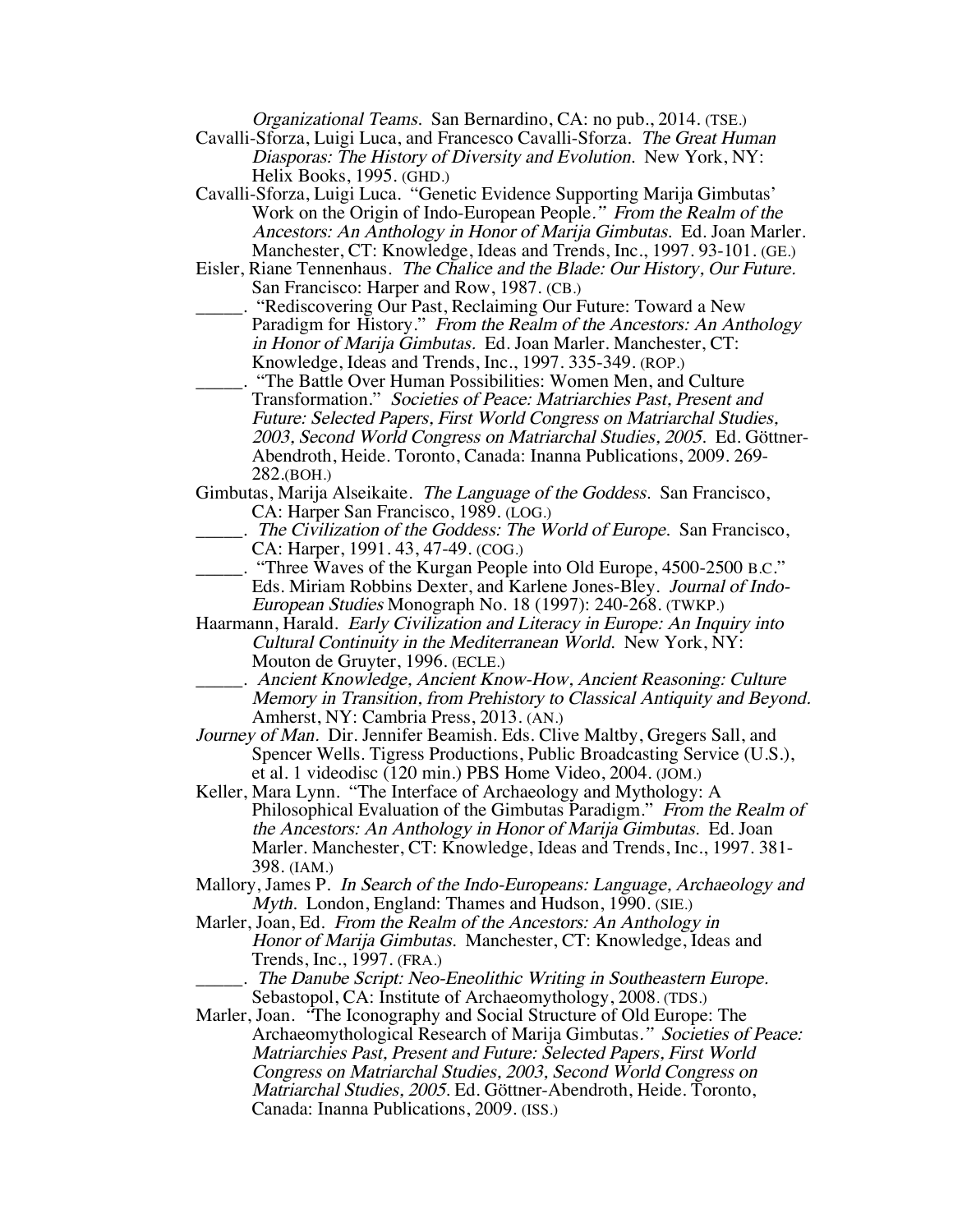- Marler, Joan, and Miriam R. Dexter, Eds. Signs of Civilization: Neolithic Symbol System of Southeast Europe. Novi Sad, Hungary: Institute of Archaeomythology, 2009. (SC.)
- Meador, Betty De Shong. A Sagidda of Inanna. Tran. Betty De Shong Meador. Handout for "Inanna," CIIS Workshop, 11-17-1996. (ASOI.)
	- . Inanna: Lady of the Largest Heart. Austin, TX: University of Texas Press, (2000). (ILLH.)
- Metzner, Ralph. The Well of Remembrance: Rediscovering the Earth Wisdom Myths of Northern Europe. Boston, MA: Shambhala, 1994. (WOR.)
- Poruciuc, Adrian. Prehistoric Roots of Romanian and Southeast European Traditions. Eds. Joan Marler, and Miriam R. Dexter. Sebastopol, CA: Institute of Archaeomythology, 2010. (PRR.)
- Reason, Peter. Participation in Human Inquiry. London, England: Sage, 1994. (PHI.)
- Spretnak, Charlene. "Beyond Backlash: An Appreciation of the Work of Marija Gimbutas." Journal of Feminist Studies in Religion 12.2 (Fall 1996): 91-98. (BBAW.)
- Swimme, Brian. The Hidden Heart of the Cosmos: Humanity and the New Story. Maryknoll, NY: Orbis Books, 1996. (HHTC.)
- Swimme, Brian, and Thomas Berry. The Universe Story: From the Primordial Flaring Forth to the Ecozoic Era. San Francisco, CA: Harper San Francisco, 1992. (TUS.)
- Wade, Nicholas. "The Tangled Roots of English: Proto-Indo-European, the Precursor to Many Languages, May Have Been Spread by Force, Not Farming." New York Times, Feb. 24, 2015: Di, D6. (TRE.)
- Winn, M. M. The Signs of Vinca Culture: An Internal Analysis: Their Role, Chronology and Independence from Mesopotamia. Los Angeles, CA: University of California, 1973. (PW.)
- Winn, Shan M. M. Pre-writing in Southeastern Europe: The Sign System of The Vinca Culture, ca. 4000 B.C. Calgary, Canada: Western Publishers, 1981. (PW2.)

Alternate considerations include: Brian Hayden, 2002; Ian Hodder in "Scientific American," 2004; Conkey and Tringham, 1994; Colin Renfrew, 2003; Goodison and Morris, 1998; and Michael Balter, 2005.

Further research:

Anthony, David W. The Horse, the Wheel, and Language: How Bronze–Age Rides from the Eurasian Steppes Shaped the Modern World. Princeton, NJ: Princeton University Press, 2007. (HWL)

Rigoglioso, Marguerite. "The Disappearing of the Goddess and Gimbutas: A Critical Review of The Goddess and the Bull." Journal of Archaeomythology 3.1 (Spring-Summer 2007): 95-105. (DGG.)

IMAGE: LABYRINTHINE SEALS: SESKLO, GREECE. ILLUSTRATION © GSA. DESCRIPTION: PROTOTYPE EXAMPLES OF LABYRINTHINE SEALS, SESKLO, GREECE. (COG: 317, FIG. 8-18.) SLIDE LOCATION , SHEET , ROW, SLEEVE , SLIDE #.) 6000-5500 BCE. ON LOCATION: GSA ILLUSTRATION/IMAGE OF SESKLO, GREECE. IN PROCESS. NOTE 1: FIELDWORK PROJECT. PHOTO NOTE: ILLUSTRATOR, CHRISI KARVONIDES. CROSS REFERENCED TO RE-GENESIS 6500-5600, SESKLO, GREECE & 5500-4000, DIMINI CULTURE REPLACES SESKLO CULTURE IN GREECE & 30,000 LABYRINTHS. PHOTO NOTE: FOR FURTHER LABYRINTHINE SEALS RESEARCH AND IMAGES: